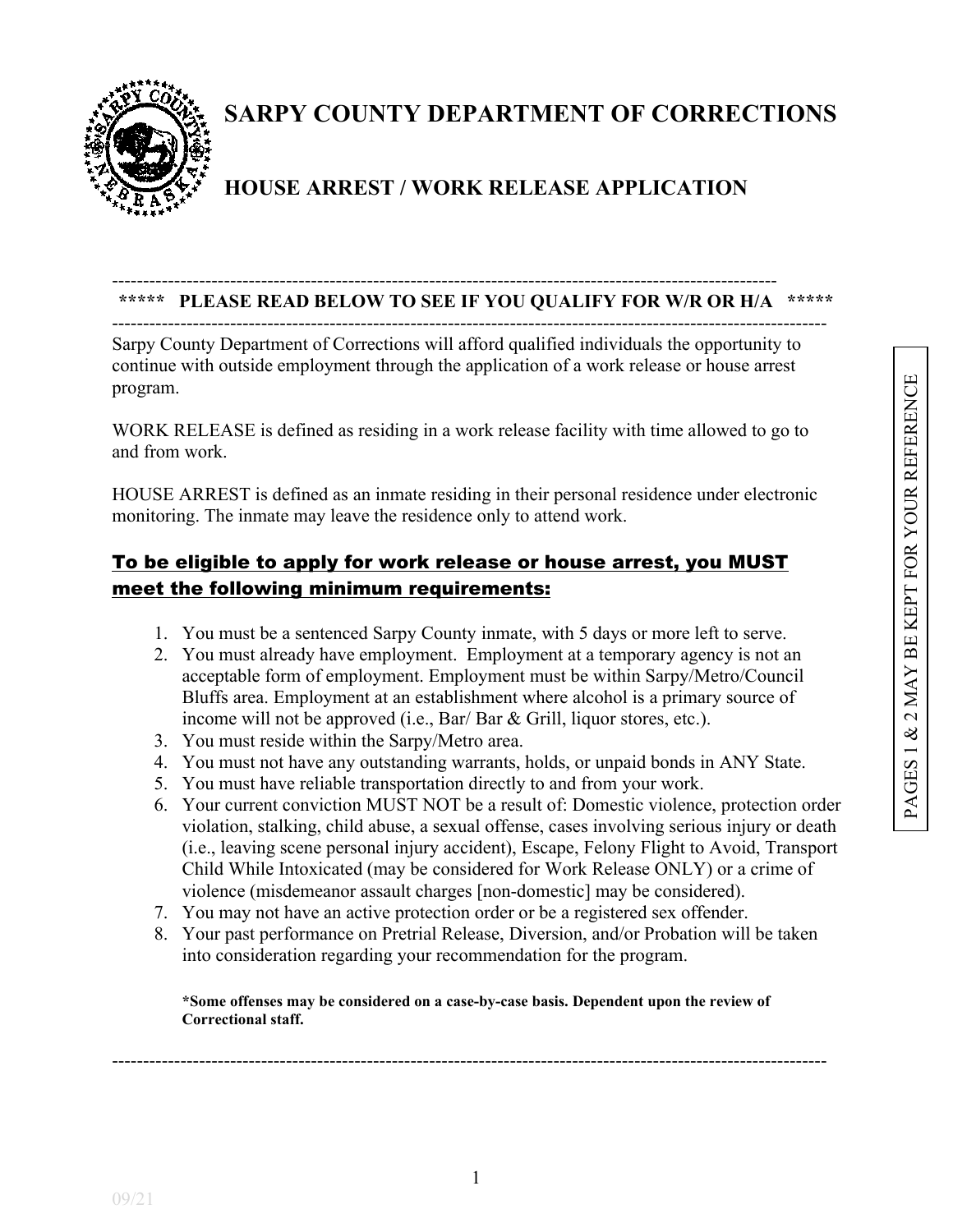### To qualify for house arrest, you MUST also meet these additional requirements:

- 1. Your current conviction MUST NOT be a result of: a weapon related offense, or *any* crime of violence.
- 2. Sarpy House Arrest clients must have a suitable residence in the Sarpy/Metro area. There is a daily house arrest fee (\$13.50), plus a one-time \$25.00 hook-up fee.
- 3. If deemed appropriate or ordered, a continuous alcohol monitor will be worn at your additional expense (approximately \$12.00 a day) paid directly to monitoring agency. This will require two days each week you will be responsible to report to the monitoring agency. Please keep this in mind for needed additional transportation needs.

#### ADDITIONAL INFORMATION

- 1. You may work a maximum of six (6) days per week with no restrictions on the time of day the hours are worked. The maximum work day will be 12 hours, the maximum number of hours worked per week will be 60 hours.
- 2. Sarpy Work Release clients are housed at the Douglas County Work release center at 710 South  $17<sup>th</sup>$  street in Omaha. There is a daily work release fee (approximately \$15.00), regardless if you work or not that day, to be paid to Douglas County each week. PLEASE NOTE that Douglas County Corrections reserves the right to implement additional eligibility requirements. Please contact our office for current requirements. You must have received your Covid 19 vaccination(s) and be at least 2 weeks past your final dose to be eligible or be willing to receive the vaccine.
- 3. After submitting an application, your listed employer will be contacted. (You may be asked to provide additional information- to include recent paystub, proof of worker's compensation insurance, etc.)

------------------------------------------------------------------------------------------------------------------- After the work release/house arrest office receives your application, it may take up to 5-7 business days to process it. The Judge who handled your case will make the final decision to grant or deny your application for work release or house arrest.

If your application is denied, you will receive documentation stating so. A second application may be submitted 30 days from the date of the Judge's denial. No more than two applications may be submitted.

*If you are approved for a program, you will be contacted directly by the Work Release/House Arrest office with further details and information. It may take a few days after approval to arrange final details before you may be moved to a work release center.*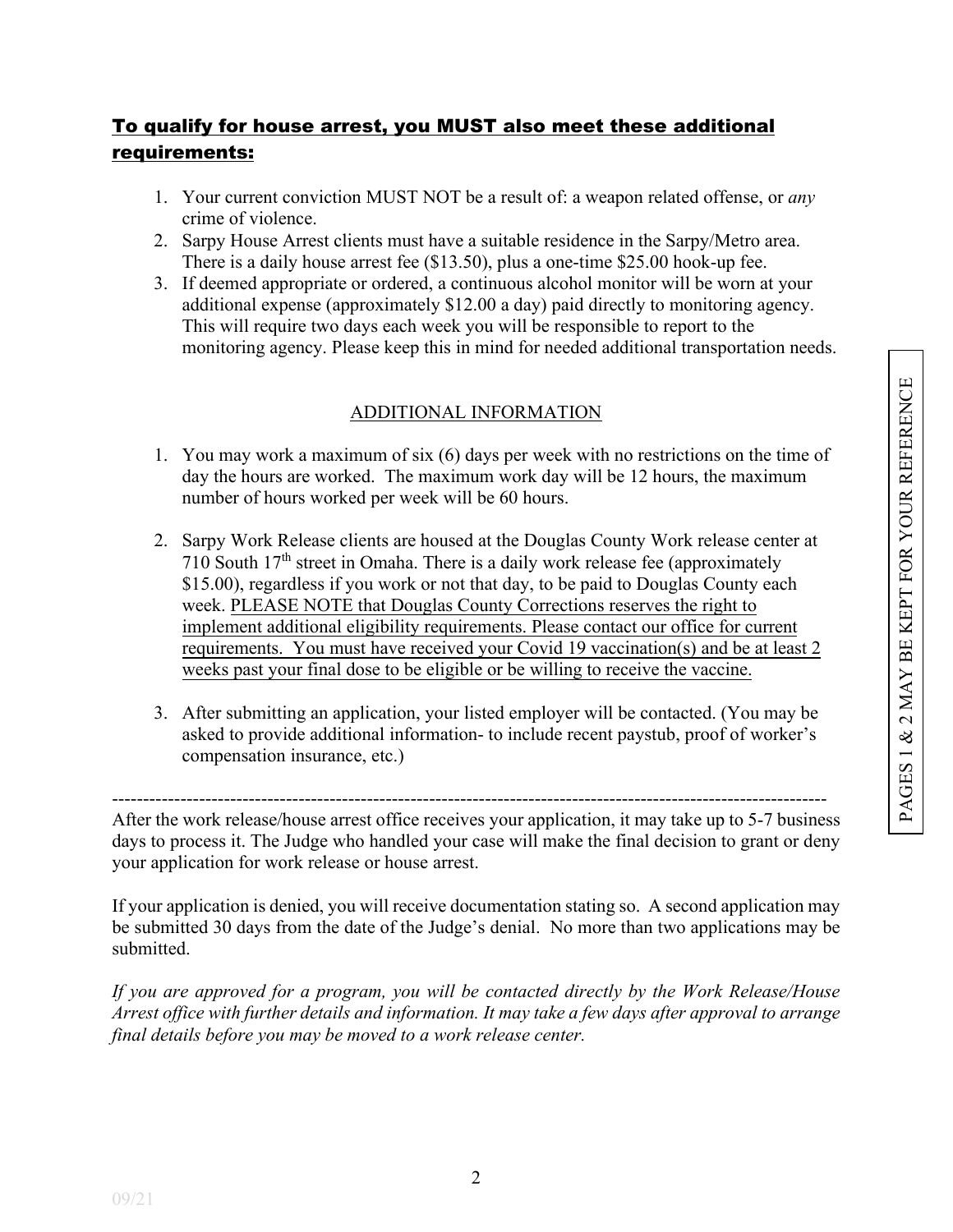## **SARPY COUNTY DEPARTMENT OF CORRECTIONS APPLICATION FOR HOUSE ARREST / WORK RELEASE**

#### **\*\*\* COMPLETE THIS FORM IN FULL- Any fields left blank shall be marked with "N/A" APPLICATIONS NOT COMPLETED WILL BE RETURNED.**

|             |                                                      | Check ONE of the boxes below and explain why you want to be on the program.<br>If applying for house arrest with work release, check the house arrest box. |                           |
|-------------|------------------------------------------------------|------------------------------------------------------------------------------------------------------------------------------------------------------------|---------------------------|
|             |                                                      |                                                                                                                                                            |                           |
| <b>OR</b>   |                                                      |                                                                                                                                                            |                           |
|             |                                                      |                                                                                                                                                            |                           |
|             | Current Home Phone:                                  |                                                                                                                                                            | Current Cell Phone:       |
|             | Cell Phone Provider:                                 |                                                                                                                                                            |                           |
|             |                                                      |                                                                                                                                                            |                           |
|             | $\frac{1}{\text{City}}$                              | State                                                                                                                                                      | $\overline{\mathrm{Zip}}$ |
|             |                                                      | Name and phone number of homeowner or person who can verify your address:                                                                                  |                           |
|             |                                                      |                                                                                                                                                            |                           |
|             | List all people living at your above listed address: |                                                                                                                                                            |                           |
| <b>Name</b> |                                                      | <b>Relation to you</b>                                                                                                                                     | Age /DOB                  |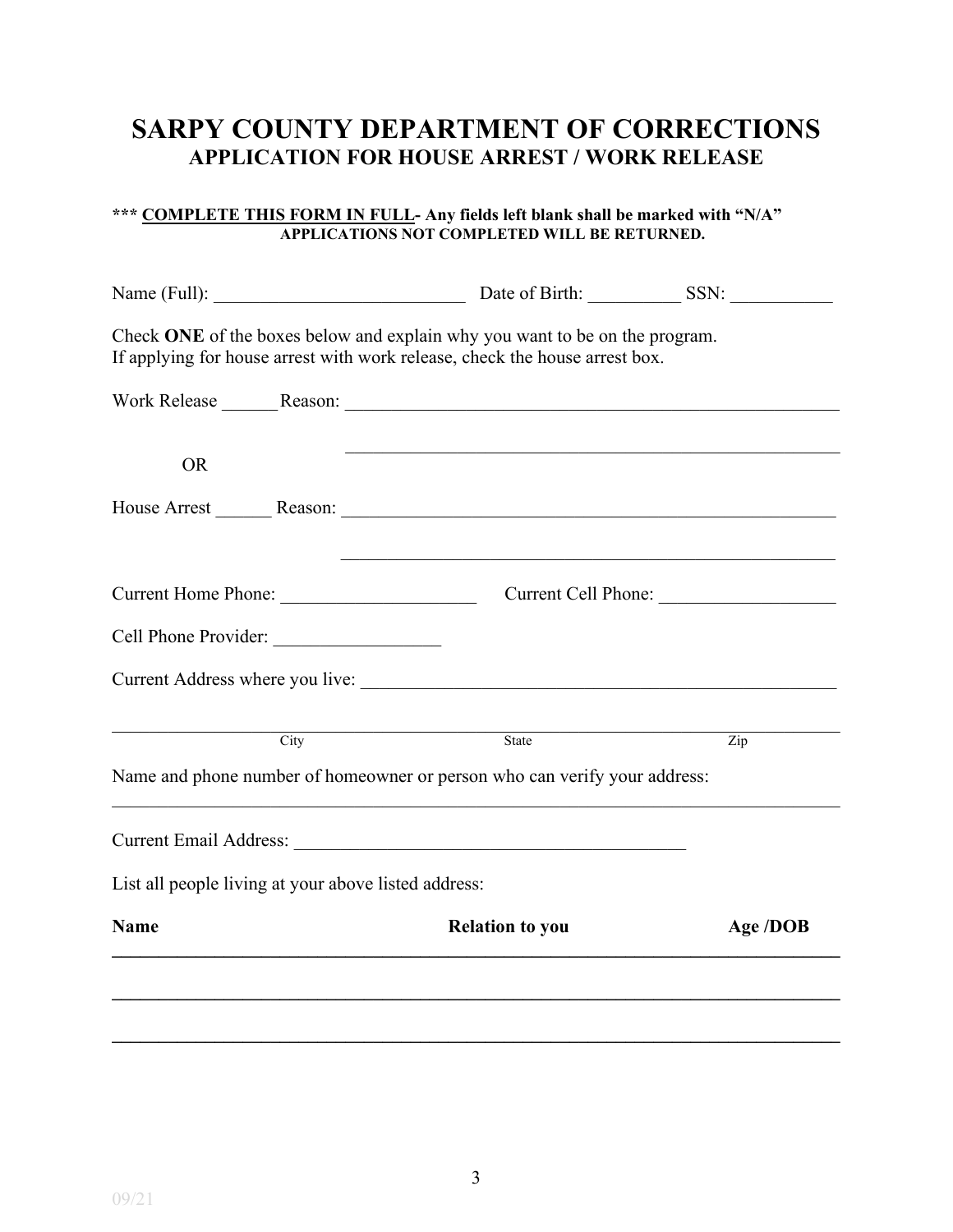### **EMPLOYMENT INFORMATION:**

|                                                                                                                                      |  |                                                          |  | Address: City: City: State: Zip: Zip:                                                               |
|--------------------------------------------------------------------------------------------------------------------------------------|--|----------------------------------------------------------|--|-----------------------------------------------------------------------------------------------------|
|                                                                                                                                      |  |                                                          |  |                                                                                                     |
|                                                                                                                                      |  |                                                          |  |                                                                                                     |
| Have you notified your employer that we will be contacting them Yes No<br>If No, please do so, to speed up the verification process. |  |                                                          |  |                                                                                                     |
| Is the Employer or any Co-workers Related to you? ______ Yes ______ No                                                               |  |                                                          |  |                                                                                                     |
| How Many Hours on Average do you Work a Week? _____ hours                                                                            |  |                                                          |  |                                                                                                     |
| Does the Schedule Stay the Same Each Week? _____ Yes ____ No                                                                         |  |                                                          |  |                                                                                                     |
|                                                                                                                                      |  |                                                          |  | Indicate your current work days and hours below. Please refer to page 2 for work hour restrictions. |
|                                                                                                                                      |  |                                                          |  | *** Sarpy County or the Work Release Center has the right to restrict work hours if needed **       |
|                                                                                                                                      |  | Monday Tuesday Wednesday Thursday Friday Saturday Sunday |  |                                                                                                     |
| <b>Start Time:</b>                                                                                                                   |  |                                                          |  |                                                                                                     |
| End Time:                                                                                                                            |  | <u> 1988 - Andrea Sann, amerikan persoa (h. 1988).</u>   |  |                                                                                                     |
| Past Employment in last three years: List Company Name and Dates from – to:                                                          |  |                                                          |  |                                                                                                     |
|                                                                                                                                      |  |                                                          |  |                                                                                                     |
|                                                                                                                                      |  |                                                          |  |                                                                                                     |

\_\_\_\_\_\_\_\_\_\_\_\_\_\_\_\_\_\_\_\_\_\_\_\_\_\_\_\_\_\_\_\_\_\_\_\_\_\_\_\_\_\_\_\_\_\_\_\_\_\_\_\_\_\_\_\_\_\_\_\_\_\_\_\_\_\_\_\_\_\_\_\_\_\_\_\_\_\_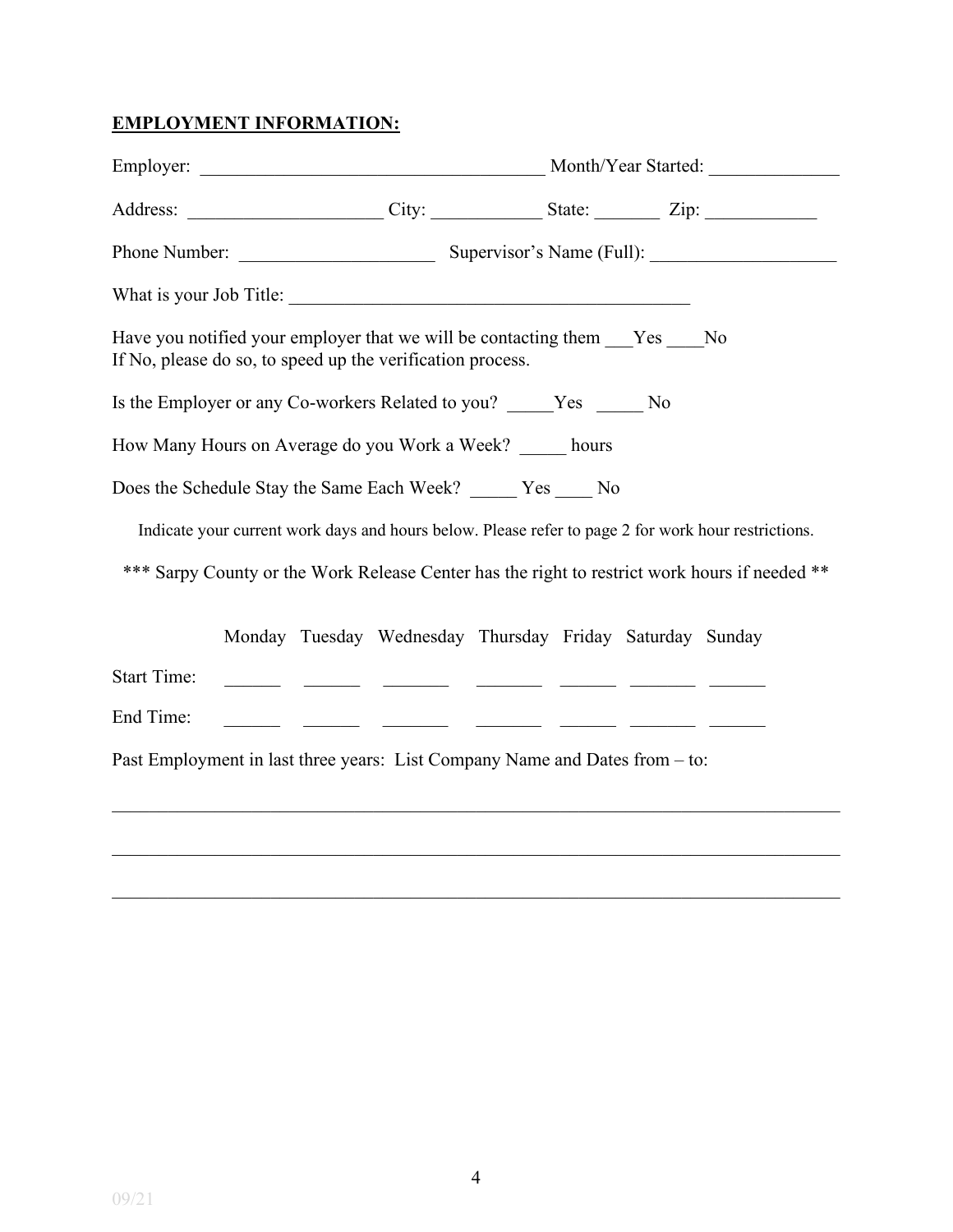Do you have a valid current driver's license  $Y/N$ . If yes, from what state  $\_\_\_\_\_\$ . **Due to certain requirements, you may not be able to drive while on house arrest / work release. List name(s) and DOB of licensed, registered, and insured driver(s) providing your transportation to and from work.** 

|  |  | YOU MUST LIST AT LEAST ONE INDIVIDUAL TO PROVIDE TRANSPORTATION. |
|--|--|------------------------------------------------------------------|
|--|--|------------------------------------------------------------------|

| <b>Name</b>                              | <b>DOB</b>                                                                                                                                      | Relationship           | <b>Licensing</b><br><b>State</b> |
|------------------------------------------|-------------------------------------------------------------------------------------------------------------------------------------------------|------------------------|----------------------------------|
|                                          |                                                                                                                                                 |                        |                                  |
|                                          | What is your current conviction for?                                                                                                            |                        |                                  |
|                                          | What are the circumstances surrounding the original arrest?                                                                                     |                        |                                  |
|                                          |                                                                                                                                                 |                        |                                  |
|                                          | Were you on Pre-Trial Services for this charge before sentencing? The Trial Services of this charge before sentencing? The Trial Services in No |                        |                                  |
|                                          | Were you on Diversion for this charge? _______ Yes ______ No If so, when/dates_____________________                                             |                        |                                  |
|                                          | Have you been on Work Release or House Arrest before in Sarpy County? _____ Yes _____ No                                                        |                        |                                  |
|                                          |                                                                                                                                                 |                        |                                  |
|                                          | Have you ever been on another Counties' Work Release / House Arrest Program? Yes No                                                             |                        |                                  |
|                                          |                                                                                                                                                 |                        |                                  |
| House Arrest Program?                    | Have you ever been terminated from Sarpy County or any other Counties' Work Release or<br>$Yes$ Mo If so, why:                                  |                        |                                  |
|                                          | Have you ever been on probation? _____ Yes _____ No.                                                                                            |                        |                                  |
|                                          |                                                                                                                                                 |                        |                                  |
| Did you successfully complete probation? |                                                                                                                                                 | No If not, why:<br>Yes |                                  |